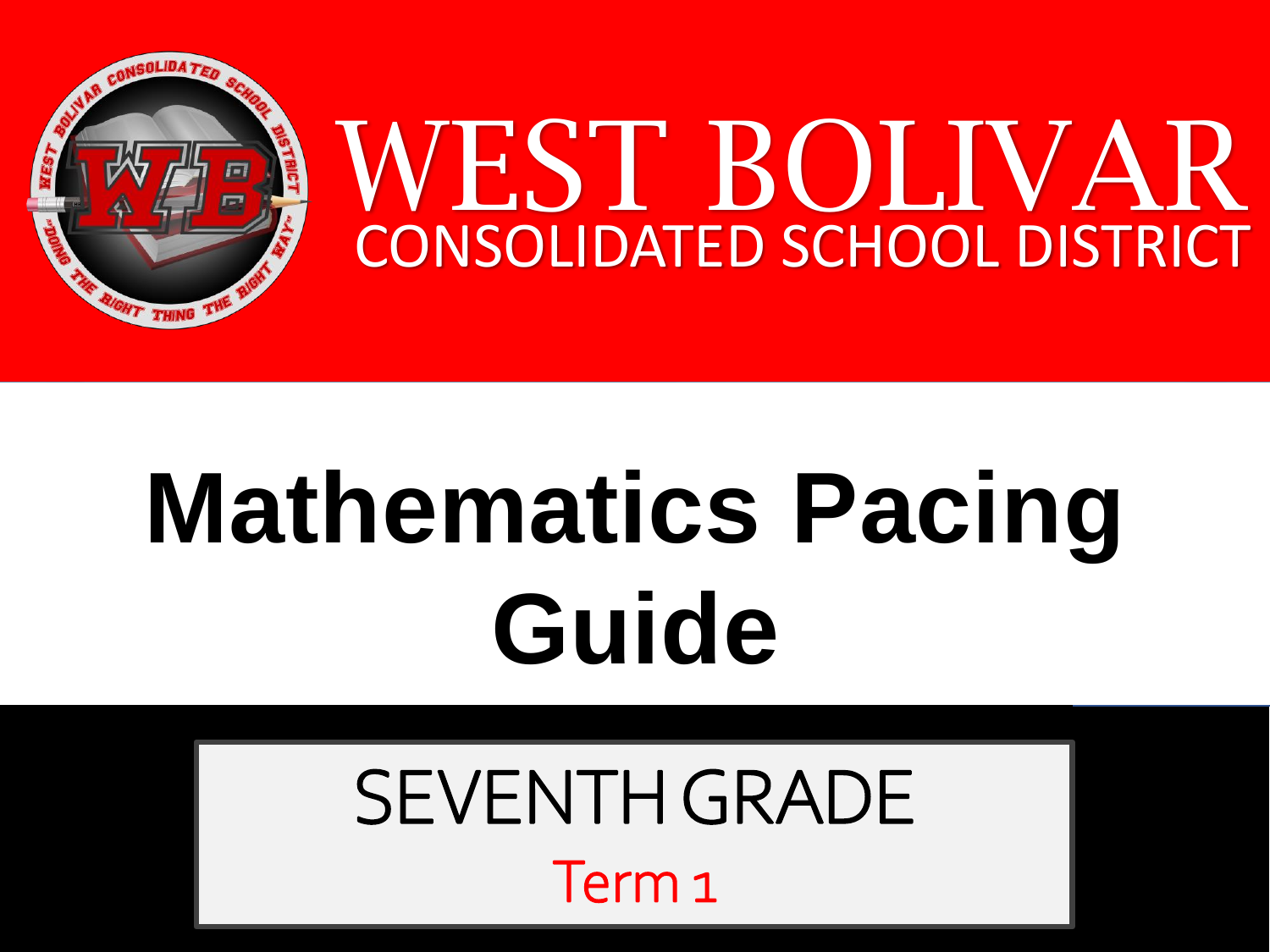



| <b>FIRST NINE WEEKS</b>                                                                                                                                                                                                                                                                                                                                                                                                                                                                                                                                                                                                                                                 |                      |                                            |  |
|-------------------------------------------------------------------------------------------------------------------------------------------------------------------------------------------------------------------------------------------------------------------------------------------------------------------------------------------------------------------------------------------------------------------------------------------------------------------------------------------------------------------------------------------------------------------------------------------------------------------------------------------------------------------------|----------------------|--------------------------------------------|--|
| Unit 1: Addition and Subtraction (Rational Numbers)                                                                                                                                                                                                                                                                                                                                                                                                                                                                                                                                                                                                                     |                      | Suggested Number of Days for Unit: 10 days |  |
| <b>Standards</b>                                                                                                                                                                                                                                                                                                                                                                                                                                                                                                                                                                                                                                                        |                      | Suggested Number of Instructional Days     |  |
| 7.NS.1a & 7.NS.1b<br>Applyandextendpreviousunderstandingofadditionandsubtractiontoaddandsubtract<br>rational numbers; representadditionandsubtractiononahorizontalorverticalnumber<br>linediagram.<br>Describesituations in which opposite quantities combine to make o. For example, a hydrogen<br>a.<br>atom has o charge because its two constituents are oppositely charged.<br>b.<br>Understand $p$ +q asthenumberlocated adistance  q fromp, in the positive or negative<br>directiondependingonwhethergispositiveornegative. Showthatanumberanditsopposite<br>haveasumofo(areadditiveinverses).Interpretsumsofrationalnumbersbydescribingreal<br>world contexts. |                      | 2 Days                                     |  |
| 7.NS.1c & 7.NS.1d<br>Applyandextendpreviousunderstandingofadditionandsubtractiontoaddandsubtractrational<br>numbers; represent addition and subtraction on a horizontal or vertical numberlined iagram.<br>c. Understandsubtractionofrationalnumbersasaddingtheadditiveinverse,<br>Showthatthedistancebetweentworationalnumbersonthenumberlineistheabsolutevalueof their<br>difference. Apply this principle in real-world contexts.<br>d. Applyproperties of operations as strategies to add and subtract rational numbers.                                                                                                                                            | $p - q = p + (-q)$ . | 2 Days                                     |  |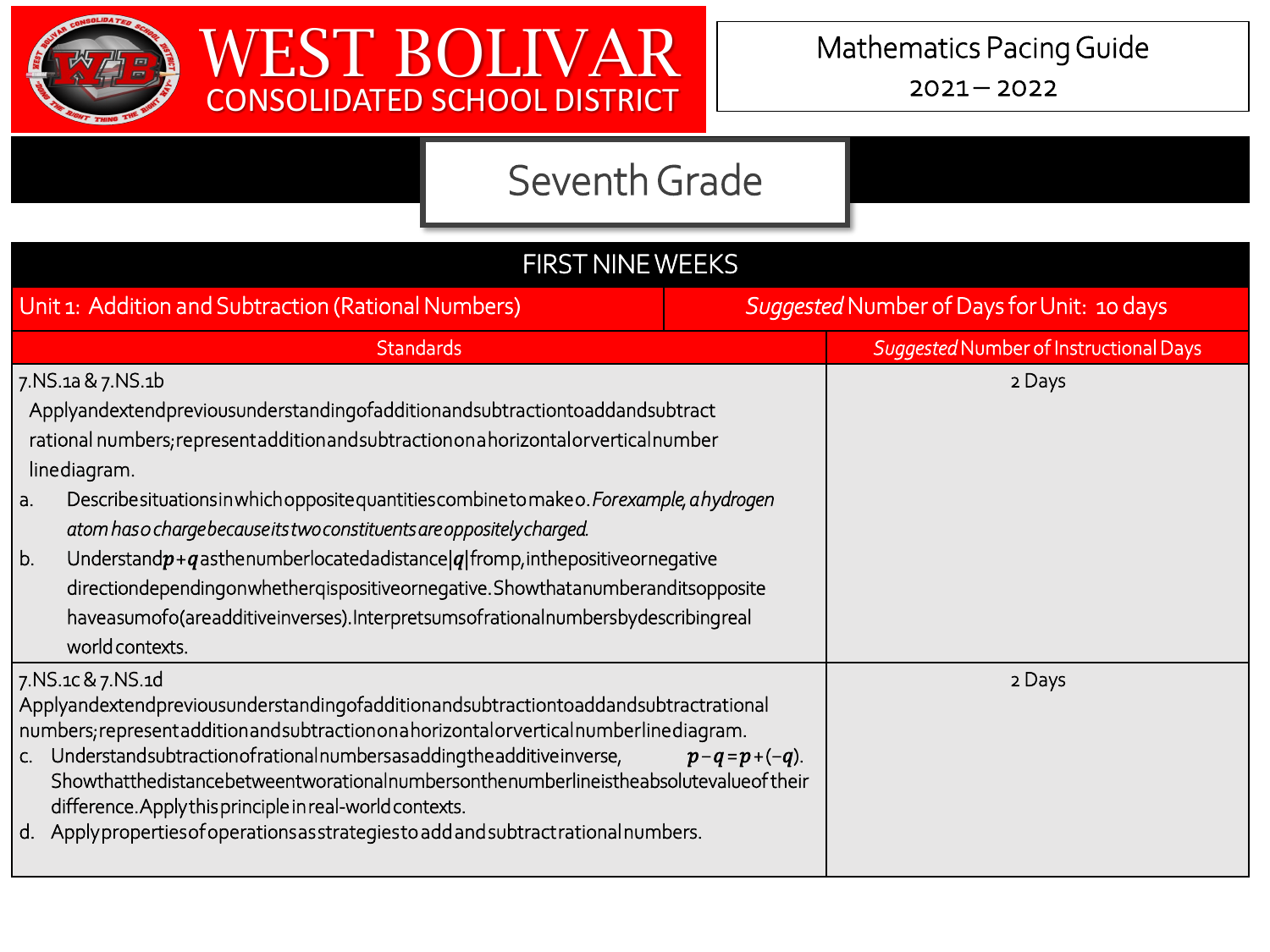



| <b>FIRST NINE WEEKS</b>                                                                                                                                                                                                                                                                                                                                                                                                                                                                                                                                                                                                                                                                                                                                                                                                                    |                                            |                                        |  |
|--------------------------------------------------------------------------------------------------------------------------------------------------------------------------------------------------------------------------------------------------------------------------------------------------------------------------------------------------------------------------------------------------------------------------------------------------------------------------------------------------------------------------------------------------------------------------------------------------------------------------------------------------------------------------------------------------------------------------------------------------------------------------------------------------------------------------------------------|--------------------------------------------|----------------------------------------|--|
| Unit 1: Addition and Subtraction (Rational Numbers)                                                                                                                                                                                                                                                                                                                                                                                                                                                                                                                                                                                                                                                                                                                                                                                        | Suggested Number of Days for Unit: 10 days |                                        |  |
| <b>Standards</b>                                                                                                                                                                                                                                                                                                                                                                                                                                                                                                                                                                                                                                                                                                                                                                                                                           |                                            | Suggested Number of Instructional Days |  |
| 7.NS.3<br>Computations with rational numbers extend the rules for manipulating fractions to complex<br>fractions.                                                                                                                                                                                                                                                                                                                                                                                                                                                                                                                                                                                                                                                                                                                          |                                            | 1Day                                   |  |
| 7.NS.3<br>Computations with rational numbers extend the rules for manipulating fractions to complex<br>fractions.                                                                                                                                                                                                                                                                                                                                                                                                                                                                                                                                                                                                                                                                                                                          |                                            | 3 Days                                 |  |
| 7EE.3<br>Solve multi-step real life and mathematical problems posed with positive and negative rational<br>numbers in any form (whole numbers, fractions, and decimals), using tools strategically. Apply<br>properties of operations to calculate with numbers in any form; convert between forms as<br>appropriate; and assess the reasonableness of answers using mental computation and estimation<br>strategies. For example: If a woman making \$25 an hour gets a 10% raise, she will make an additional<br>$1/10$ of her salary an hour, or \$2.50, for a new salary of \$27.50. If you want to place a towel bar 9 34<br>inches long in the center of a door that is $27\frac{1}{2}$ inches wide, you will need to place the bar about 9<br>inches from each edge; this estimate can be used as a check on the exact computation. |                                            |                                        |  |
| Unit Review                                                                                                                                                                                                                                                                                                                                                                                                                                                                                                                                                                                                                                                                                                                                                                                                                                |                                            | 1Day                                   |  |
| Unit Assessment                                                                                                                                                                                                                                                                                                                                                                                                                                                                                                                                                                                                                                                                                                                                                                                                                            |                                            | 1Day                                   |  |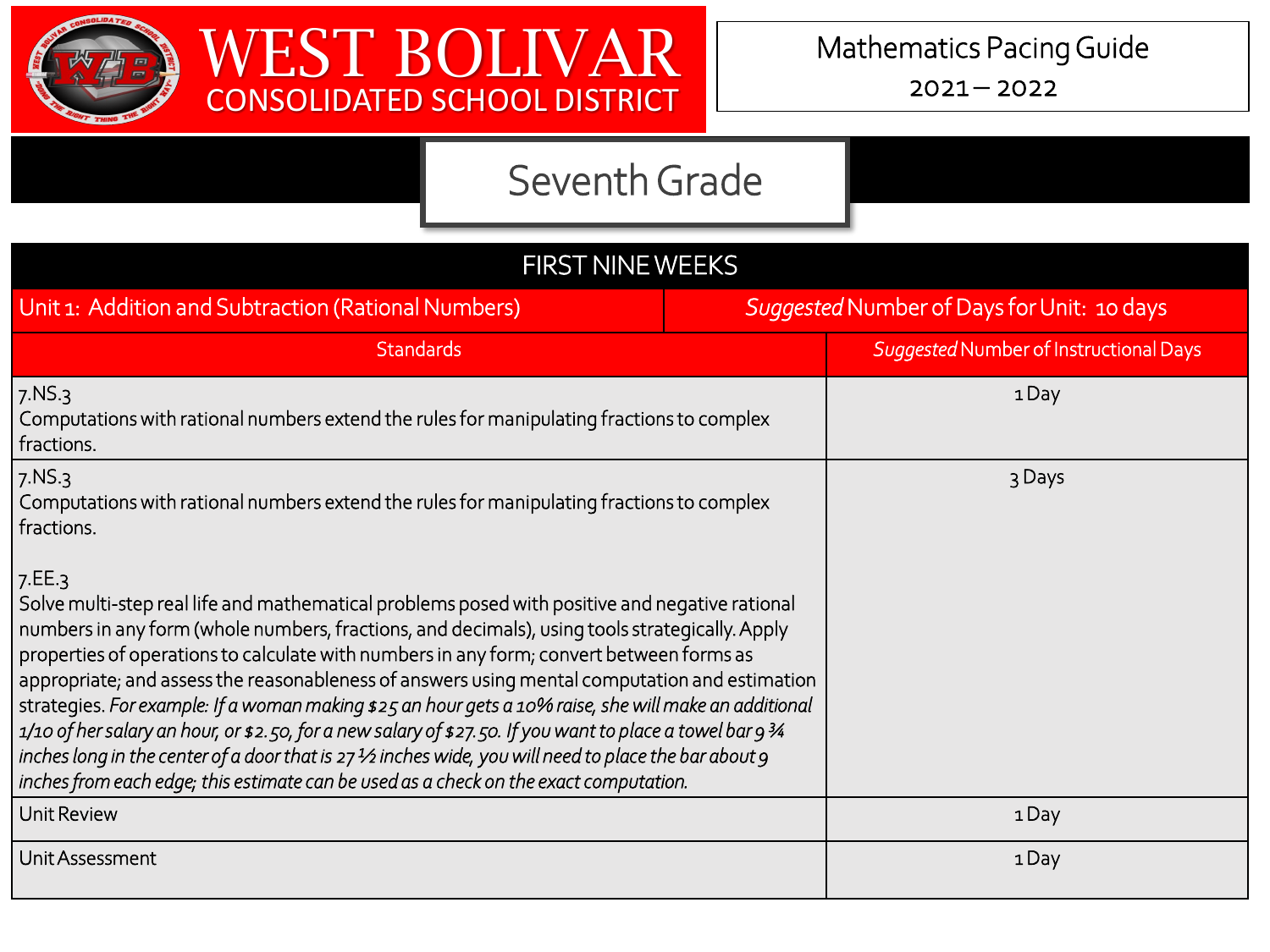



| <b>FIRST NINE WEEKS</b>                                                                                                                                                                                                                                                                                                                                                                                                                                                                                                                                                                                                                                                                                                                                                                                                     |  |                                            |  |
|-----------------------------------------------------------------------------------------------------------------------------------------------------------------------------------------------------------------------------------------------------------------------------------------------------------------------------------------------------------------------------------------------------------------------------------------------------------------------------------------------------------------------------------------------------------------------------------------------------------------------------------------------------------------------------------------------------------------------------------------------------------------------------------------------------------------------------|--|--------------------------------------------|--|
| Unit 2: Multiplication and Division (Rational Numbers)                                                                                                                                                                                                                                                                                                                                                                                                                                                                                                                                                                                                                                                                                                                                                                      |  | Suggested Number of Days for Unit: 10 days |  |
| <b>Standards</b>                                                                                                                                                                                                                                                                                                                                                                                                                                                                                                                                                                                                                                                                                                                                                                                                            |  | Suggested Number of Instructional Days     |  |
| 7.NS.2a & 7.NS.2b<br>Apply and extend previous understanding of multiplication and division of fractions to multiply and<br>divide rational numbers.<br>Understandthatmultiplicationisextendedfromfractionstorationalnumbersbyrequiringthat<br>a.<br>operations continue to satisfy the properties, particularly the distributive property, leading to<br>productssuchas(-1)(-1)=1andtherulesformultiplyingsignednumbers.Interpretproducts of<br>rational numbers by describing real-world contexts.<br>Understand that integers can be divided, provided that the divisor is not zero, and every<br>b.<br>quotient of integers (with non-zero divisor) is a rational number. If p and q are integers,<br>then - $(p/q) = (-p)/q = p/(-q)$ . Interpret quotients of rational numbers by describing real-<br>world contexts. |  | 3 Days                                     |  |
| 7.NS.2c & 7.NS.2d<br>Apply and extend previous understanding of multiplication and division of fractions to multiply and<br>divide rational numbers.<br>c. Applyproperties of operations as strategies to multiply and dividerational numbers.<br>d. Convertarationalnumbertoadecimalusinglongdivision; knowthatthedecimalformofa rational<br>numberterminates in os or eventually repeats.                                                                                                                                                                                                                                                                                                                                                                                                                                 |  | 2 Days                                     |  |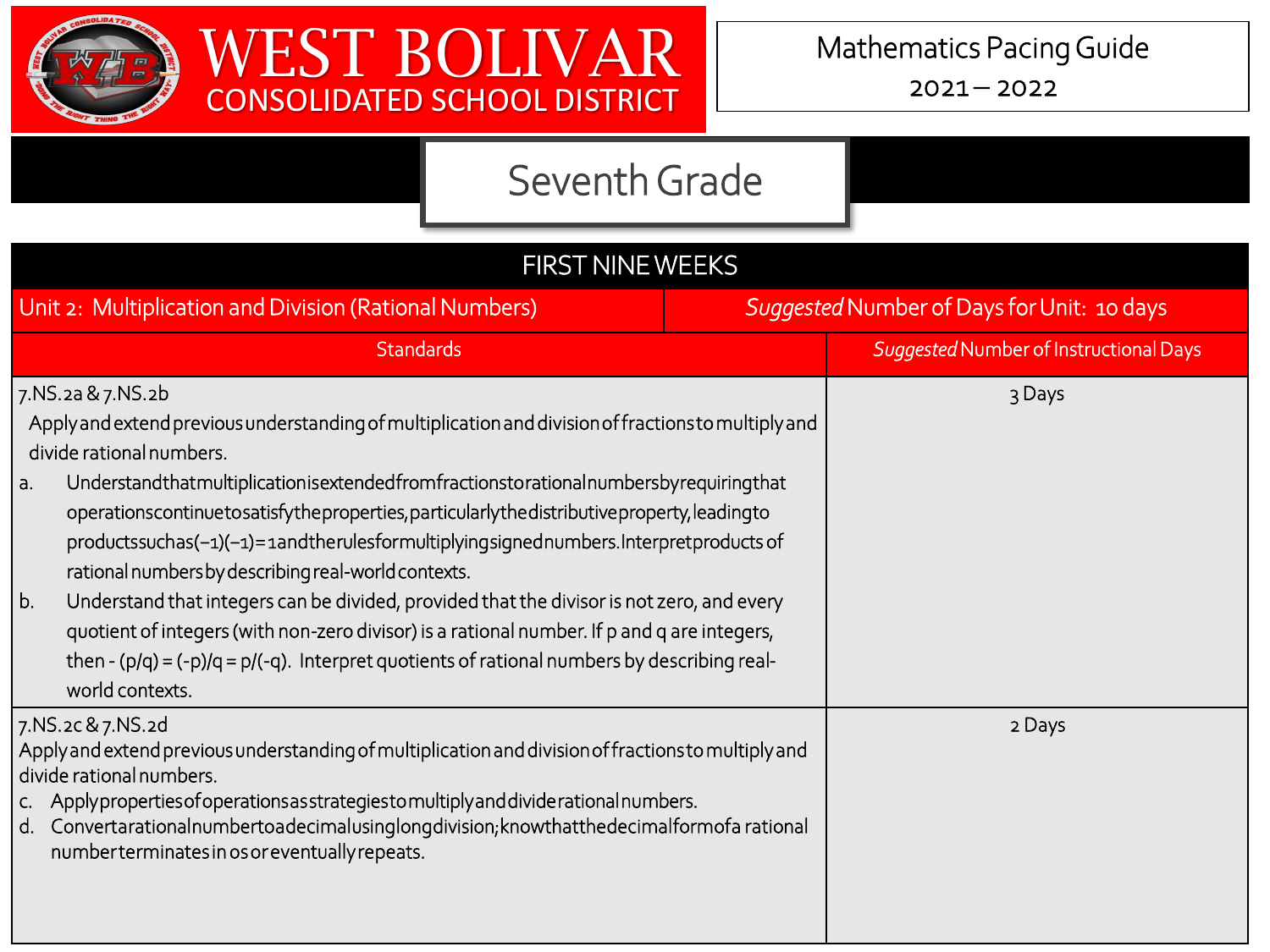

| Unit 2: Multiplication and Division (Rational Numbers)                                                                                                                                                                                                                                                                                                                                                                                                                                                                                                                                                                                                                                                                                                                                                                                                                                                                                                                | Suggested Number of Days for Unit: 10 days |                                        |
|-----------------------------------------------------------------------------------------------------------------------------------------------------------------------------------------------------------------------------------------------------------------------------------------------------------------------------------------------------------------------------------------------------------------------------------------------------------------------------------------------------------------------------------------------------------------------------------------------------------------------------------------------------------------------------------------------------------------------------------------------------------------------------------------------------------------------------------------------------------------------------------------------------------------------------------------------------------------------|--------------------------------------------|----------------------------------------|
| <b>Standards</b>                                                                                                                                                                                                                                                                                                                                                                                                                                                                                                                                                                                                                                                                                                                                                                                                                                                                                                                                                      |                                            | Suggested Number of Instructional Days |
| $7.$ NS. $3$<br>Computations with rational numbers extend the rules for manipulating fractions to complex<br>fractions.<br>7.EE.3<br>Solve multi-step real life and mathematical problems posed with positive and negative rational<br>numbers in any form (whole numbers, fractions, and decimals), using tools strategically. Apply<br>properties of operations to calculate with numbers in any form; convert between forms as<br>appropriate; and assess the reasonableness of answers using mental computation and estimation<br>strategies. For example: If a woman making \$25 an hour gets a 10% raise, she will make an additional<br>1/10 of her salary an hour, or \$2.50, for a new salary of \$27.50. If you want to place a towel bar 9 3/4<br>inches long in the center of a door that is $27\frac{1}{2}$ inches wide, you will need to place the bar about 9<br>inches from each edge; this estimate can be used as a check on the exact computation. |                                            | 3 Days                                 |
| Unit Review                                                                                                                                                                                                                                                                                                                                                                                                                                                                                                                                                                                                                                                                                                                                                                                                                                                                                                                                                           |                                            | 1Day                                   |
| Unit Assessment                                                                                                                                                                                                                                                                                                                                                                                                                                                                                                                                                                                                                                                                                                                                                                                                                                                                                                                                                       |                                            | 1 Day                                  |

| Unit 3: Expressions                                                                                                                                                                                                                                                        | Suggested Number of Days for Unit: 15 days |                                        |
|----------------------------------------------------------------------------------------------------------------------------------------------------------------------------------------------------------------------------------------------------------------------------|--------------------------------------------|----------------------------------------|
| <b>Standards</b>                                                                                                                                                                                                                                                           |                                            | Suggested Number of Instructional Days |
| 7.EE.1<br>Apply properties of operations as strategies to add, subtract, factor, and expand linear<br>expressions with rational coefficients.                                                                                                                              |                                            | 9 Days                                 |
| 7EE.2<br>Understand that rewriting an expression in different forms in a problem context can shed light on<br>the problem and how the quantities in it are related. For example,<br>$a + 0.05a = 1.05a$ means that "increase by $5\%$ " is the same as "multiply by 1.05." |                                            | 4 Days                                 |
| Unit Review                                                                                                                                                                                                                                                                |                                            | 1Day                                   |
| Unit Assessment                                                                                                                                                                                                                                                            |                                            | 1Day                                   |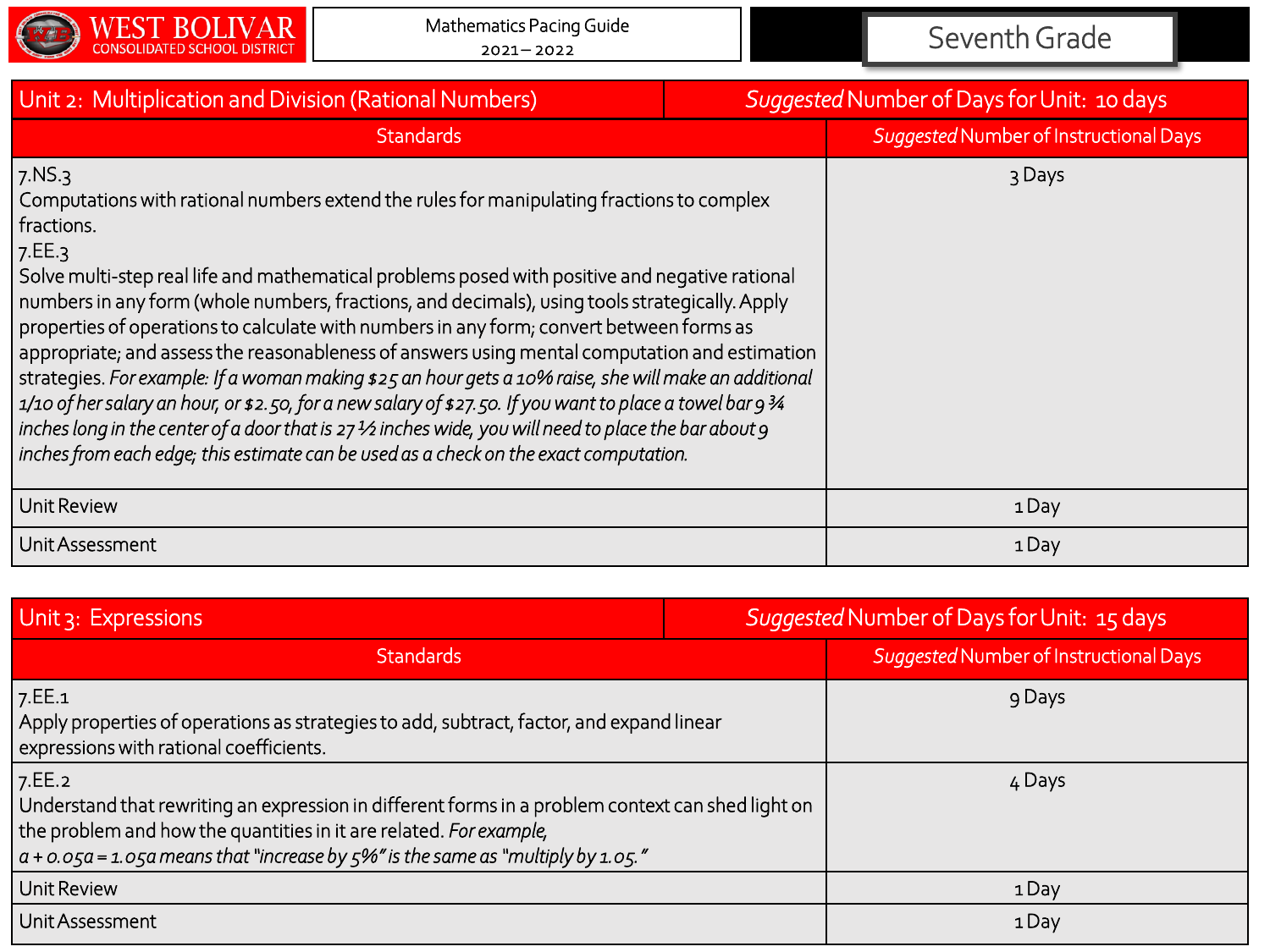

# **Mathematics Pacing Guide**

SEVENTH GRADE Term<sub>2</sub>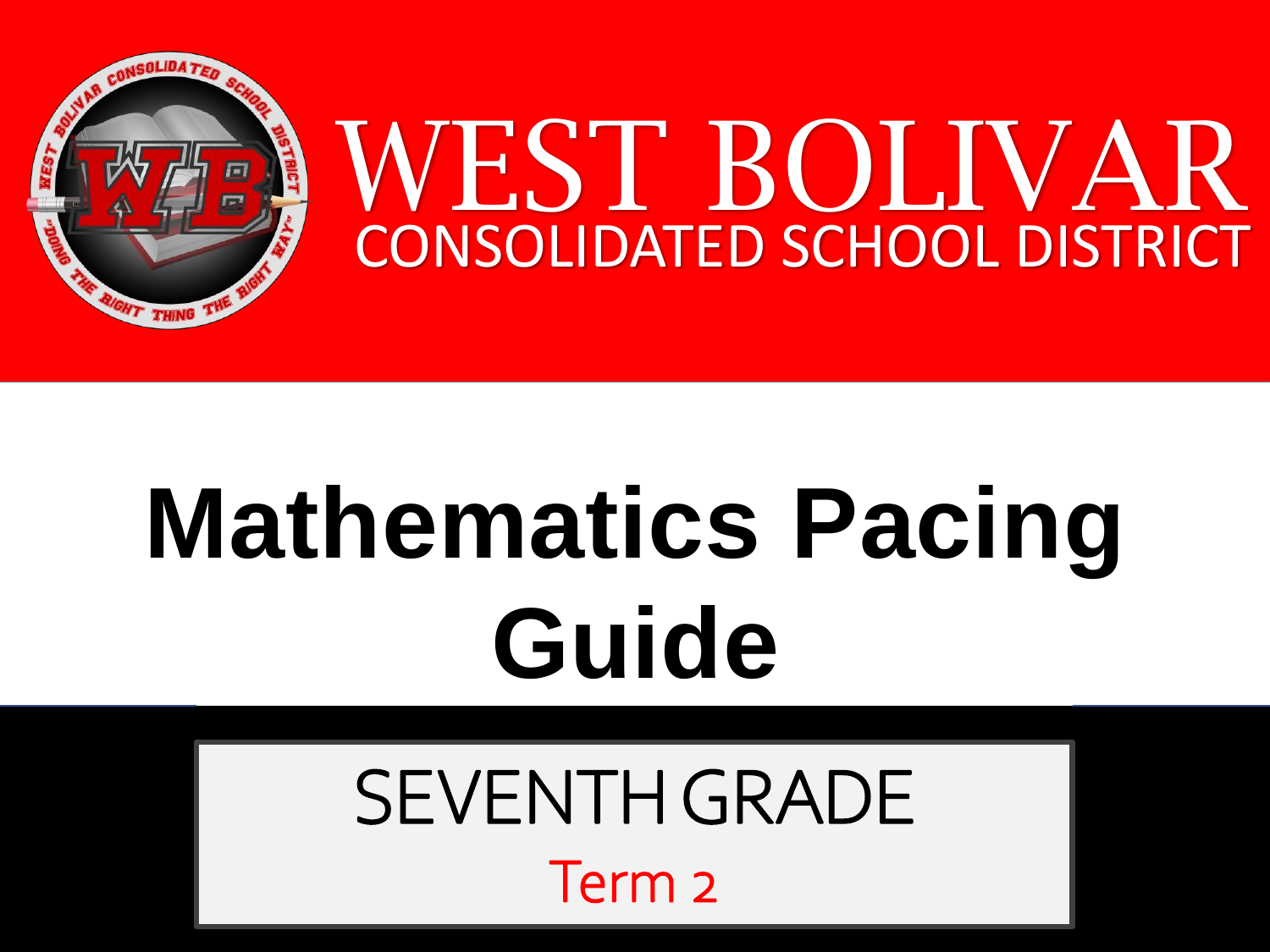



| <b>SECOND NINE WEEKS</b>                                                                                                                                                                                                                                                                                                                                                                                                                                                                                                                                                                                                                                                                                                                                                                                                                                                                                                                                                                                                                                                                                                                                                                                                                                                                                                                                                                                                                                                        |                                            |                                        |
|---------------------------------------------------------------------------------------------------------------------------------------------------------------------------------------------------------------------------------------------------------------------------------------------------------------------------------------------------------------------------------------------------------------------------------------------------------------------------------------------------------------------------------------------------------------------------------------------------------------------------------------------------------------------------------------------------------------------------------------------------------------------------------------------------------------------------------------------------------------------------------------------------------------------------------------------------------------------------------------------------------------------------------------------------------------------------------------------------------------------------------------------------------------------------------------------------------------------------------------------------------------------------------------------------------------------------------------------------------------------------------------------------------------------------------------------------------------------------------|--------------------------------------------|----------------------------------------|
| Unit 4: Equations                                                                                                                                                                                                                                                                                                                                                                                                                                                                                                                                                                                                                                                                                                                                                                                                                                                                                                                                                                                                                                                                                                                                                                                                                                                                                                                                                                                                                                                               | Suggested Number of Days for Unit: 15 days |                                        |
| <b>Standards</b>                                                                                                                                                                                                                                                                                                                                                                                                                                                                                                                                                                                                                                                                                                                                                                                                                                                                                                                                                                                                                                                                                                                                                                                                                                                                                                                                                                                                                                                                |                                            | Suggested Number of Instructional Days |
| 7.EE.B.3<br>Solve multi-step real-life and mathematical problems posed with positive and negative rational<br>numbers in any form (whole numbers, fractions, and decimals), using tools strategically. Apply<br>properties of operations to calculate with numbers in any form; convert between forms as<br>appropriate; and assess the reasonableness of answers using mental computation and estimation<br>strategies.<br>For example: If a woman making \$25 an hour gets a 10% raise, she will make an additional 1/10 of her<br>salary an hour, or \$2.50, for a new salary of \$27.50. If you want to place a towel bar 9 3/4 inches long<br>in the center of a door that is 27 1/2 inches wide, you will need to place the bar about $\mathsf g$ inches from<br>each edge; this estimate can be used as a check on the exact computation.<br>7.EE.B.4a<br>Use variables to represent quantities in a real-world or mathematical problem, and construct<br>simple equations and inequalities to solve problems by reasoning about the quantities. a. Solve<br>word problems leading to equations of the form $px + q = r$ and $p(x + q) = r$ , where p, q, and r are<br>specific rational numbers. Solve equations of these forms fluently. Compare an algebraic solution<br>to an arithmetic solution, identifying the sequence of the operations used in each approach. For<br>example, the perimeter of a rectangle is $54$ cm. Its length is 6 cm. What is its width? |                                            | 13 Days                                |
| <b>Unit Review</b>                                                                                                                                                                                                                                                                                                                                                                                                                                                                                                                                                                                                                                                                                                                                                                                                                                                                                                                                                                                                                                                                                                                                                                                                                                                                                                                                                                                                                                                              |                                            | 1Day                                   |
| <b>Unit Assessment</b>                                                                                                                                                                                                                                                                                                                                                                                                                                                                                                                                                                                                                                                                                                                                                                                                                                                                                                                                                                                                                                                                                                                                                                                                                                                                                                                                                                                                                                                          |                                            | 1Day                                   |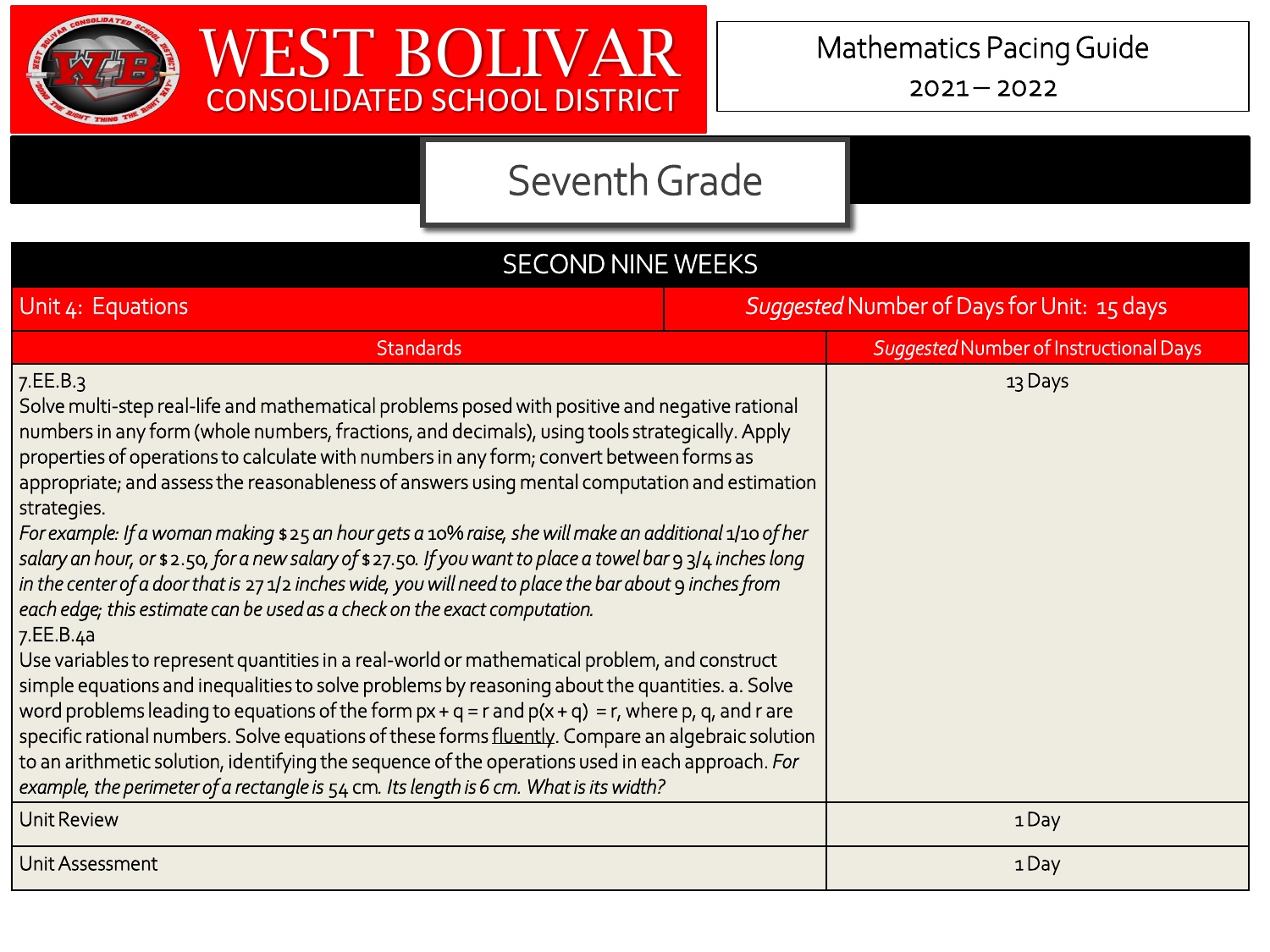

### Seventh Grade

#### SECOND NINE WEEKS

| Unit 5: Proportional Relationships                                                                                                                                                                                                                                                                                                                                                                                                                                                                                                                                                                                                                             | Suggested Number of Days for Unit: 10 days |
|----------------------------------------------------------------------------------------------------------------------------------------------------------------------------------------------------------------------------------------------------------------------------------------------------------------------------------------------------------------------------------------------------------------------------------------------------------------------------------------------------------------------------------------------------------------------------------------------------------------------------------------------------------------|--------------------------------------------|
| <b>Standards</b>                                                                                                                                                                                                                                                                                                                                                                                                                                                                                                                                                                                                                                               | Suggested Number of Instructional Days     |
| 7.RP.A.1<br>Compute unit rates associated with ratios of fractions, including ratios of lengths, areas and other<br>quantities measured in like or different units. For example, if a person walks 1/2 mile in each 1/4 hour,<br>compute the unit rate as the complex fraction $\frac{1}{2}$ / $\frac{1}{4}$ miles per hour, equivalently 2 miles per hour.<br>7.RP.A.2<br>Recognize and represent proportional relationships between quantities.<br>a. Decide whether two quantities are in a proportional relationship, e.g., by testing for equivalent<br>ratios in a table or graphing on a coordinate plane and observing whether the graph is a straight | 8 Days                                     |
| line through the origin.<br>Identify the constant of proportionality (unit rate) in tables, graphs, equations, diagrams, and<br>b.<br>verbal descriptions of proportional relationships.<br>Represent proportional relationships by equations. For example, if total cost t is proportional to the<br>$C_{1}$<br>number n of items purchased at a constant price p, the relationship between the total cost and the<br>number of items can be expressed as $t = pn$ .                                                                                                                                                                                          |                                            |
| Explain what a point $(x, y)$ on the graph of a proportional relationship means in terms of the<br>d.<br>situation, with special attention to the points (0,0) and (1,r) where r is the unit rate.                                                                                                                                                                                                                                                                                                                                                                                                                                                             |                                            |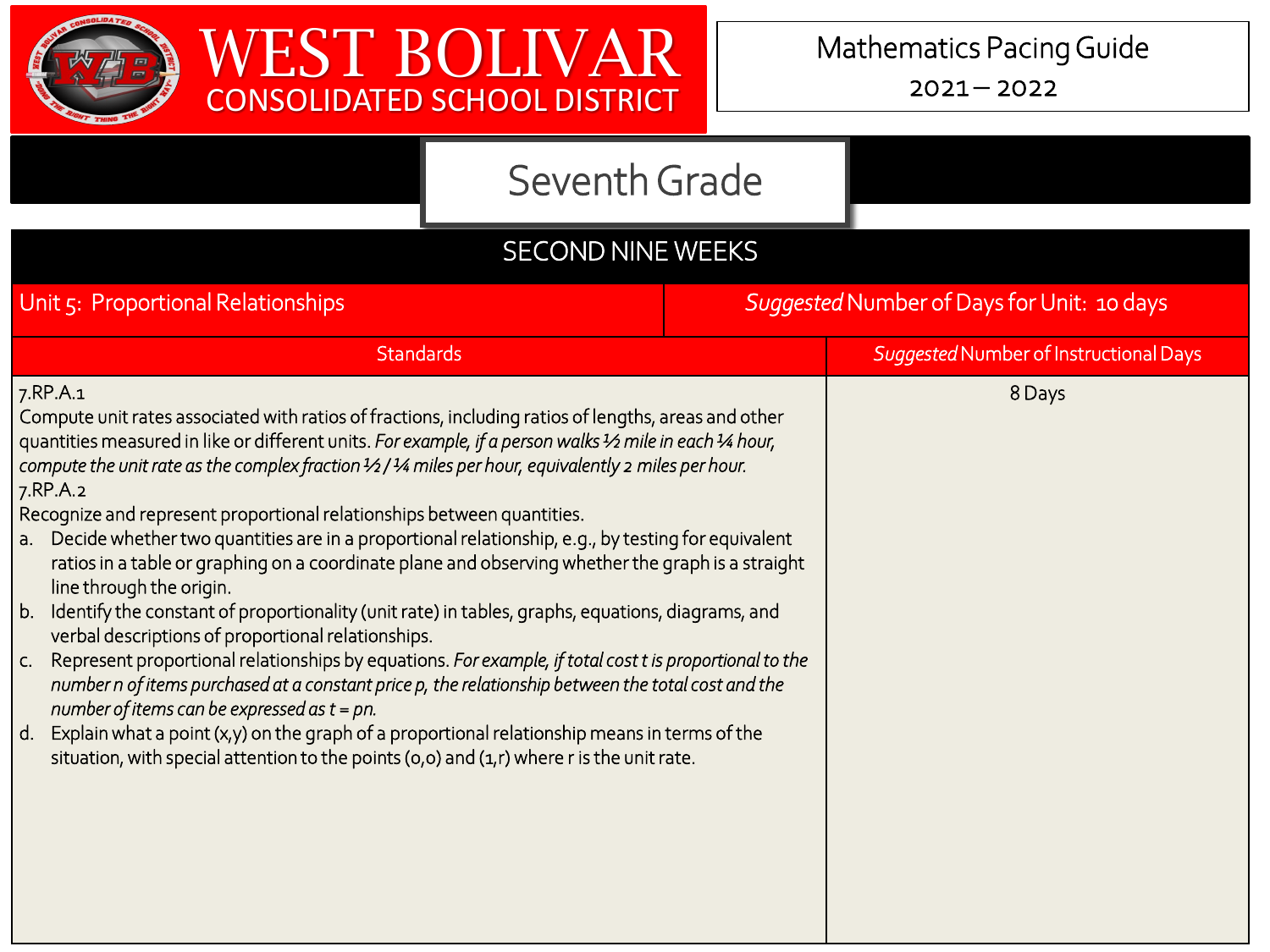



#### SECOND NINE WEEKS

| Unit 5: Proportional Relationships                                                                                                                                                                                                                  | Suggested Number of Days for Unit: 10 days |                                        |
|-----------------------------------------------------------------------------------------------------------------------------------------------------------------------------------------------------------------------------------------------------|--------------------------------------------|----------------------------------------|
| <b>Standards</b>                                                                                                                                                                                                                                    |                                            | Suggested Number of Instructional Days |
| (cont'd.)<br>7.RP.A.3<br>Use proportional relationships to solve multistep ratio and percent problems. Examples: simple<br>interest, tax, markups and markdowns, gratuities and commissions, fees, percent increase and decrease,<br>percent error. |                                            | 8 Days                                 |
| <b>Unit Review</b>                                                                                                                                                                                                                                  |                                            | 1Day                                   |
| Unit Assessment                                                                                                                                                                                                                                     |                                            | 1Day                                   |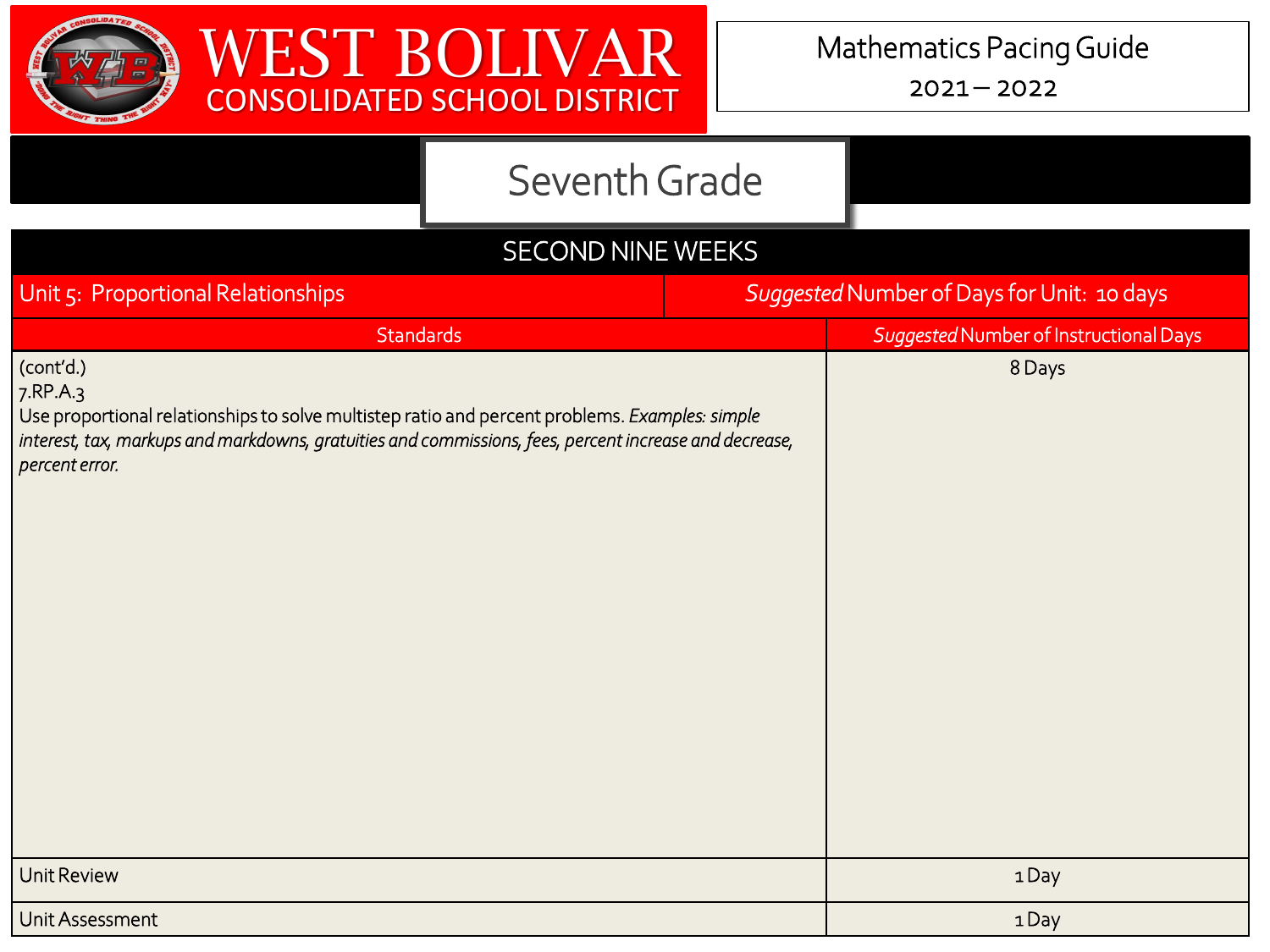

| <b>SECOND NINE WEEKS</b>                                                                                                                                                                                                                                                                                                                                                                                                                                                                                                                                                                                                                                                          |                                           |                                        |  |
|-----------------------------------------------------------------------------------------------------------------------------------------------------------------------------------------------------------------------------------------------------------------------------------------------------------------------------------------------------------------------------------------------------------------------------------------------------------------------------------------------------------------------------------------------------------------------------------------------------------------------------------------------------------------------------------|-------------------------------------------|----------------------------------------|--|
| Unit 6: Inequalities                                                                                                                                                                                                                                                                                                                                                                                                                                                                                                                                                                                                                                                              | Suggested Number of Days for Unit: 5 days |                                        |  |
| <b>Standards</b>                                                                                                                                                                                                                                                                                                                                                                                                                                                                                                                                                                                                                                                                  |                                           | Suggested Number of Instructional Days |  |
| 7.EE.B.4b<br>Use variables to represent quantities in a real-world or mathematical problem, and construct<br>simple equations and inequalities to solve problems by reasoning about the quantities.<br>b. Solve word problems leading to inequalities of the form $px + q > r$ or $px + q < r$ , where p, q and r<br>are specific rational numbers. Graph the solution set of the inequality and interpret it in the<br>context of the problem.<br>For example: As a salesperson, you are paid \$50 per week plus \$3 per sale. This week you want your<br>pay to be at least \$100. Write an inequality for the number of sales you need to make, and describe the<br>solutions. |                                           | 3 Days                                 |  |
| <b>Unit Review</b>                                                                                                                                                                                                                                                                                                                                                                                                                                                                                                                                                                                                                                                                |                                           | 1Day                                   |  |
| Unit Assessment                                                                                                                                                                                                                                                                                                                                                                                                                                                                                                                                                                                                                                                                   |                                           | 1Day                                   |  |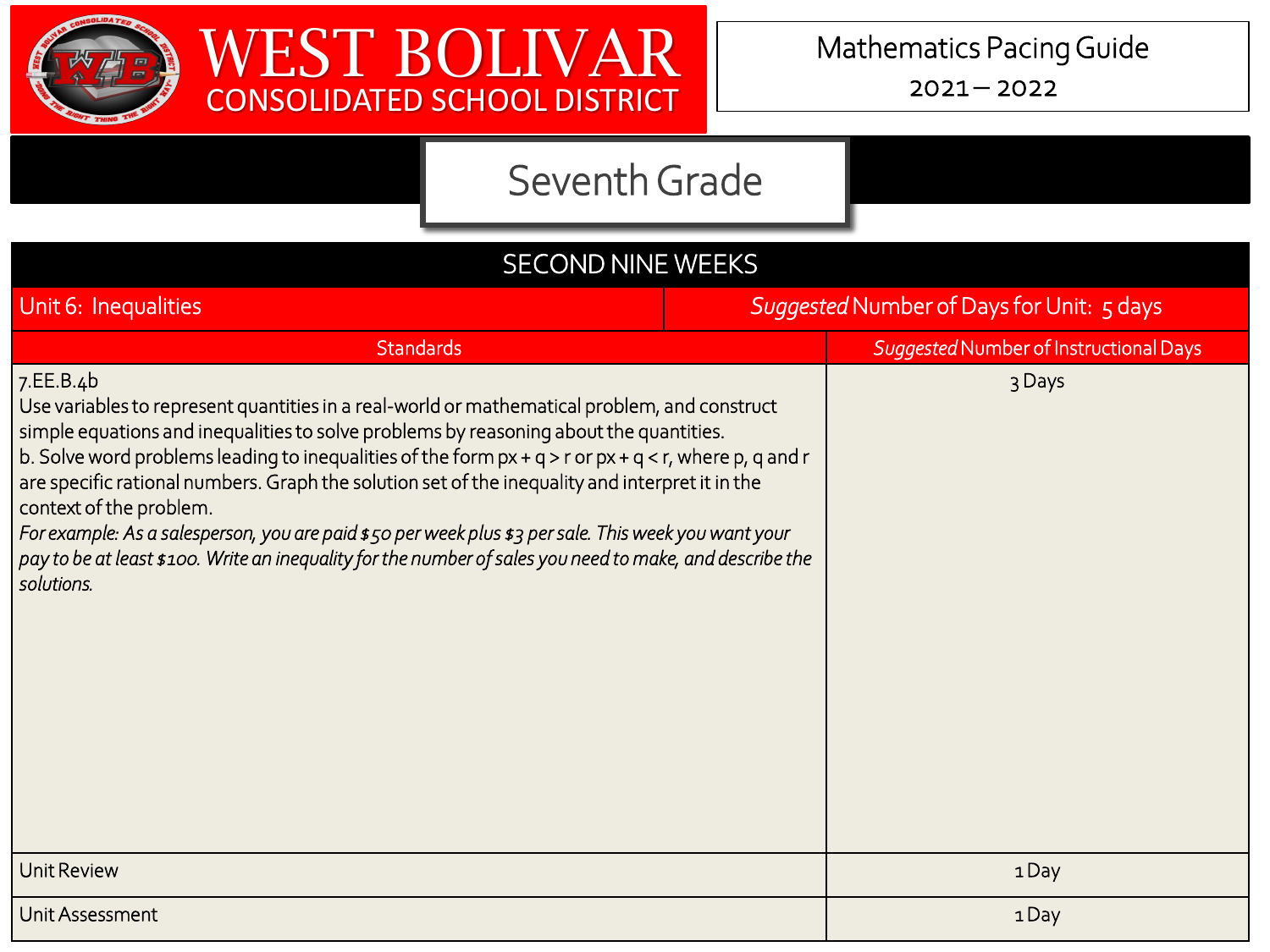



| <b>SECOND NINE WEEKS</b>                                                                                                                                                                 |                                           |                                        |  |
|------------------------------------------------------------------------------------------------------------------------------------------------------------------------------------------|-------------------------------------------|----------------------------------------|--|
| Unit 7: Angles Relationships                                                                                                                                                             | Suggested Number of Days for Unit: 5 days |                                        |  |
| <b>Standards</b>                                                                                                                                                                         |                                           | Suggested Number of Instructional Days |  |
| 7. G.B.5<br>Use facts about supplementary, complementary, vertical, and adjacent angles in a multi-step<br>problem to write and solve simple equations for an unknown angle in a figure. |                                           | 3 Days                                 |  |
| <b>Unit Review</b>                                                                                                                                                                       |                                           | 1Day                                   |  |
| Unit Assessment                                                                                                                                                                          |                                           | 1Day                                   |  |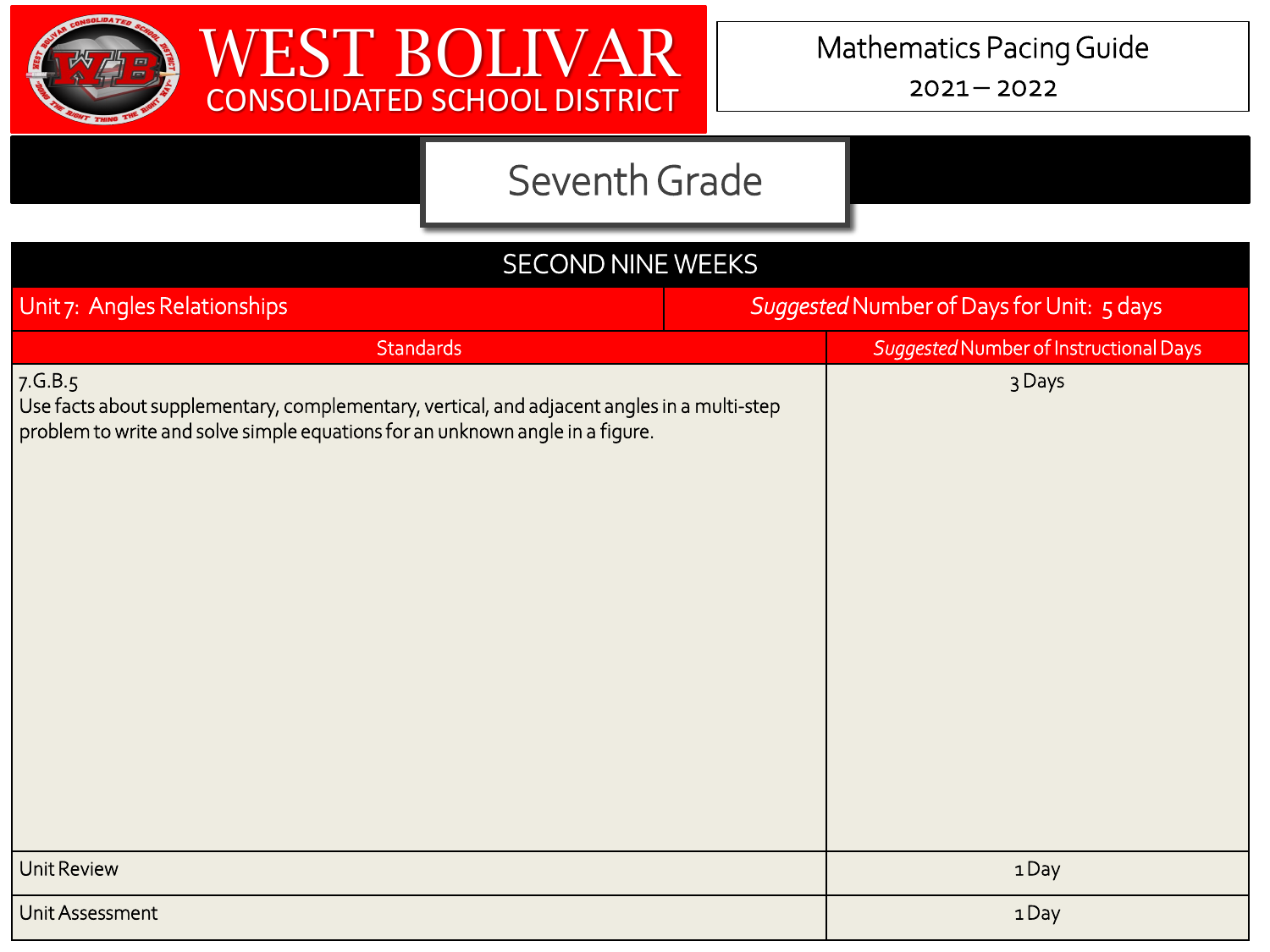

# **Mathematics Pacing Guide**

SEVENTH GRADE Term 3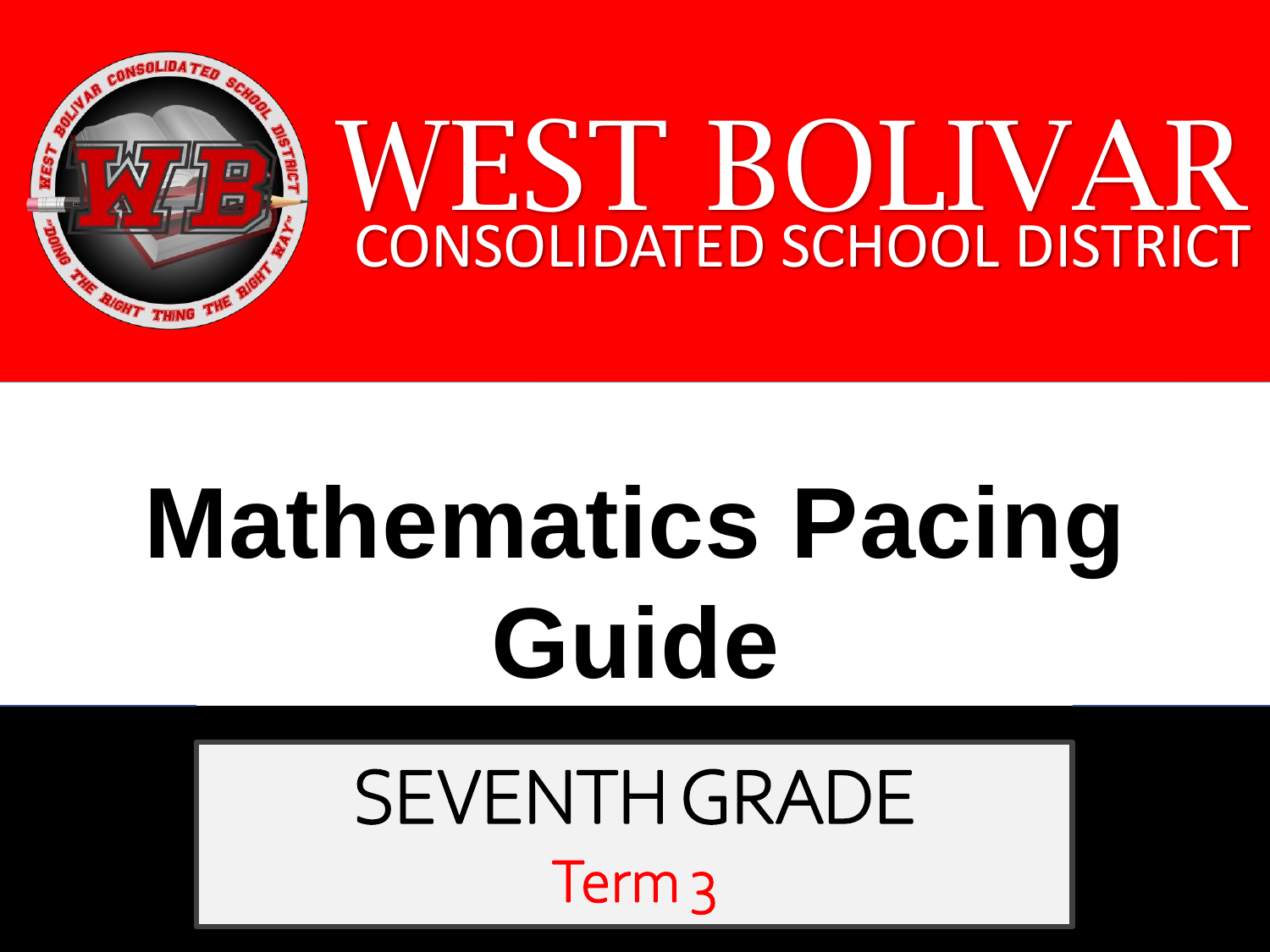

| <b>THIRD NINE WEEKS</b>                                                                                                                                                                                                                                                                                                                                                                                                                                                                                                                                                                                                                                                                                                                                                                                                                                                     |                                            |                                        |  |
|-----------------------------------------------------------------------------------------------------------------------------------------------------------------------------------------------------------------------------------------------------------------------------------------------------------------------------------------------------------------------------------------------------------------------------------------------------------------------------------------------------------------------------------------------------------------------------------------------------------------------------------------------------------------------------------------------------------------------------------------------------------------------------------------------------------------------------------------------------------------------------|--------------------------------------------|----------------------------------------|--|
| Unit 8: Sampling and Inferences                                                                                                                                                                                                                                                                                                                                                                                                                                                                                                                                                                                                                                                                                                                                                                                                                                             | Suggested Number of Days for Unit: 10 days |                                        |  |
| <b>Standards</b>                                                                                                                                                                                                                                                                                                                                                                                                                                                                                                                                                                                                                                                                                                                                                                                                                                                            |                                            | Suggested Number of Instructional Days |  |
| 7.SP.A.1<br>Understand that statistics can be used to gain information about a population by examining a<br>sample of the population; generalizations about a population from a sample are valid only if the<br>sample is representative of that population. Understand that random sampling tends to produce<br>representative samples and support valid inferences.<br>7.SP.A.2<br>Use data from a random sample to draw inferences about a population with an unknown<br>characteristic of interest. Generate multiple samples (or simulated samples) of the same size to<br>gauge the variation in estimates or predictions. For example, estimate the mean word length in a<br>book by randomly sampling words from the book; predict the winner of a school election based on<br>randomly sampled survey data. Gauge how far off the estimate or prediction might be. |                                            | 8 Days                                 |  |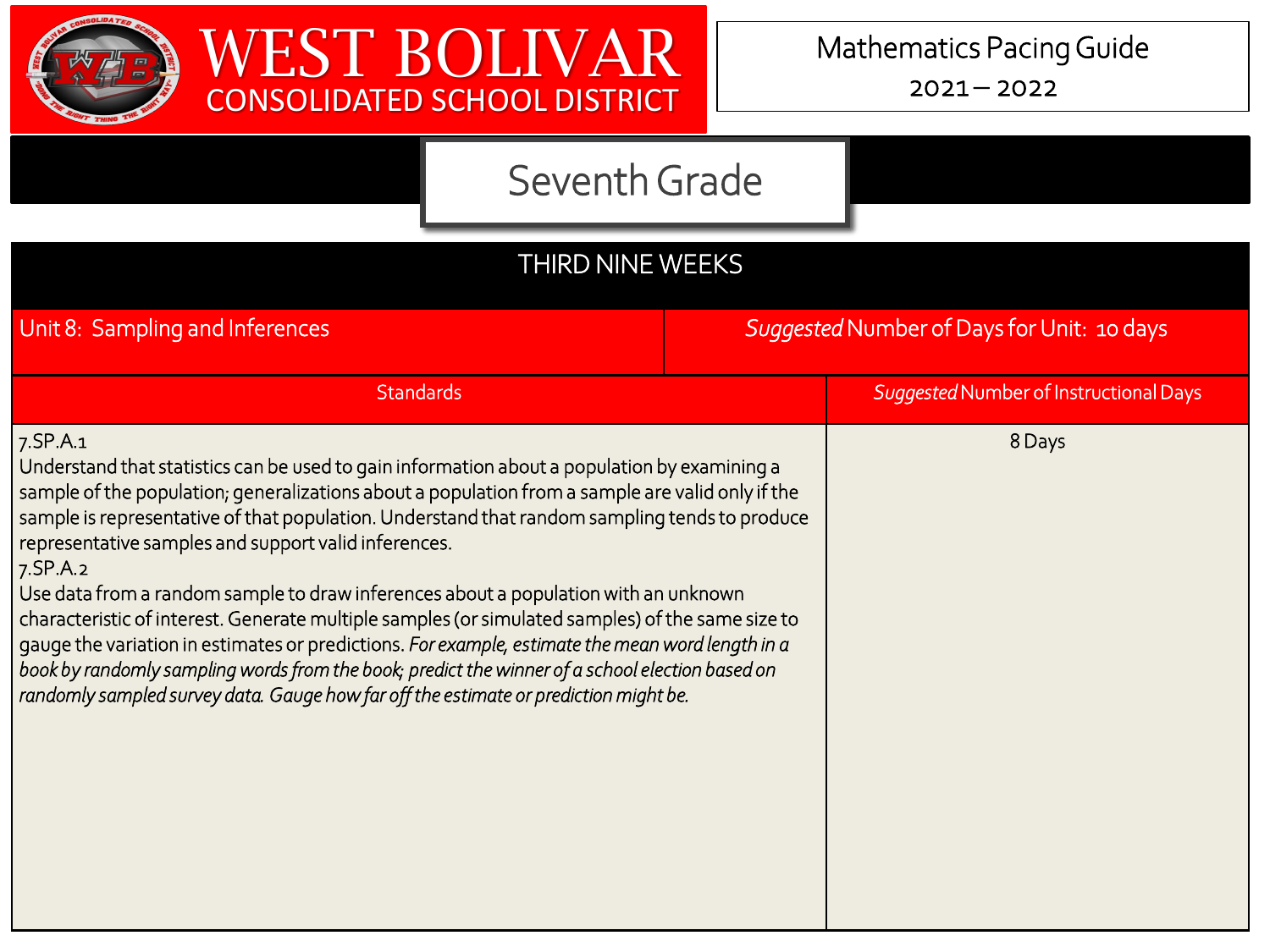



| <b>THIRD NINE WEEKS</b>                                                                                                                                                                                                                                                                                                                                                                                                                                                                                                                                                                                                                                                                                                                                                                                                                                                                                                         |  |                                            |
|---------------------------------------------------------------------------------------------------------------------------------------------------------------------------------------------------------------------------------------------------------------------------------------------------------------------------------------------------------------------------------------------------------------------------------------------------------------------------------------------------------------------------------------------------------------------------------------------------------------------------------------------------------------------------------------------------------------------------------------------------------------------------------------------------------------------------------------------------------------------------------------------------------------------------------|--|--------------------------------------------|
| Unit 8: Sampling and Inferences                                                                                                                                                                                                                                                                                                                                                                                                                                                                                                                                                                                                                                                                                                                                                                                                                                                                                                 |  | Suggested Number of Days for Unit: 10 days |
| Standards                                                                                                                                                                                                                                                                                                                                                                                                                                                                                                                                                                                                                                                                                                                                                                                                                                                                                                                       |  | Suggested Number of Instructional Days     |
| (cont'd.)<br>$7.$ SP $.B.3$<br>Informally assess the degree of visual overlap of two numerical data distributions with similar<br>variabilities, measuring the difference between the centers by expressing it as a multiple of a<br>measure of variability. For example, the mean height of players on the basketball team is 10 cm<br>greater than the mean height of players on the soccer team, about twice the variability on either team;<br>on a dot plot, the separation between the two distributions of heights is noticeable.<br>$7.$ SP $.B.4$<br>Use measures of center and measures of variability (i.e. inter-quartile range) for numerical data<br>from random samples to draw informal comparative inferences about two populations. For<br>example, decide whether the words in a chapter of a seventh-grade science book are generally longer<br>than the words in a chapter of a fourth-grade science book. |  | 8 Days                                     |
| <b>Unit Review</b>                                                                                                                                                                                                                                                                                                                                                                                                                                                                                                                                                                                                                                                                                                                                                                                                                                                                                                              |  | 1Day                                       |
| Unit Assessment                                                                                                                                                                                                                                                                                                                                                                                                                                                                                                                                                                                                                                                                                                                                                                                                                                                                                                                 |  | 1Day                                       |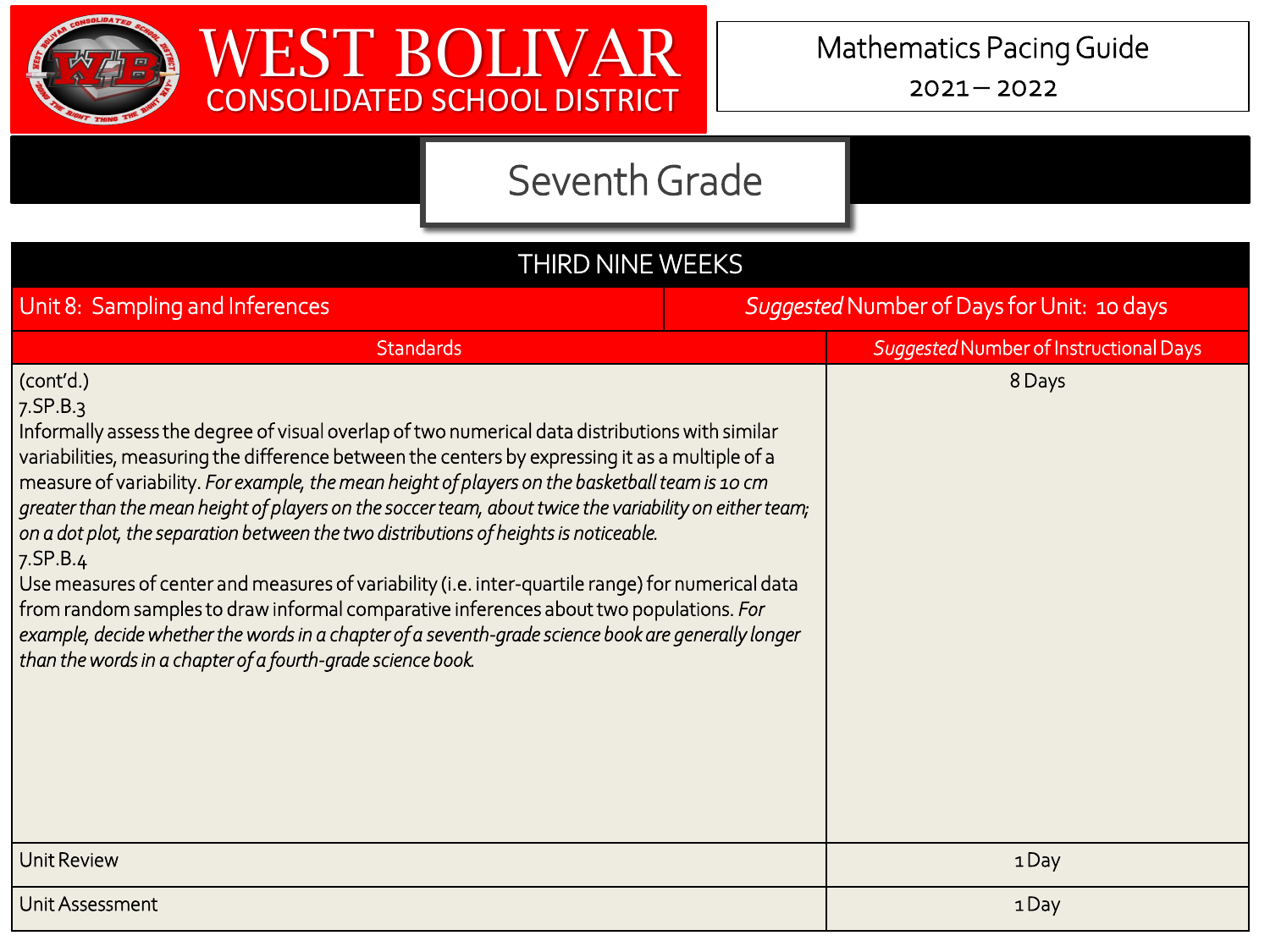

| <b>THIRD NINE WEEKS</b>                                                                                                                                                                                                                                                                                                                                                                                                                                                                                                                                                                                                                                                                                                                                                                               |                                           |
|-------------------------------------------------------------------------------------------------------------------------------------------------------------------------------------------------------------------------------------------------------------------------------------------------------------------------------------------------------------------------------------------------------------------------------------------------------------------------------------------------------------------------------------------------------------------------------------------------------------------------------------------------------------------------------------------------------------------------------------------------------------------------------------------------------|-------------------------------------------|
| Unit 9: Simple Probability                                                                                                                                                                                                                                                                                                                                                                                                                                                                                                                                                                                                                                                                                                                                                                            | Suggested Number of Days for Unit: 5 days |
| <b>Standards</b>                                                                                                                                                                                                                                                                                                                                                                                                                                                                                                                                                                                                                                                                                                                                                                                      | Suggested Number of Instructional Days    |
| $7.$ SP.C. $5$<br>Understand that the probability of a chance event is a number between o and 1 that expresses the<br>likelihood of the event occurring. Larger numbers indicate greater likelihood. A probability near o<br>indicates an unlikely event, a probability around 1/2 indicates an event that is neither unlikely nor<br>likely, and a probability near 1 indicates a likely event.<br>7.SP.C.6<br>Approximate the probability of a chance event by collecting data on the chance process that<br>produces it and observing its long-run relative frequency, and predict the approximate relative<br>frequency given the probability. For example, when rolling a number cube 600 times, predict that a 3<br>or 6 would be rolled roughly 200 times, but probably not exactly 200 times. | 3 Days                                    |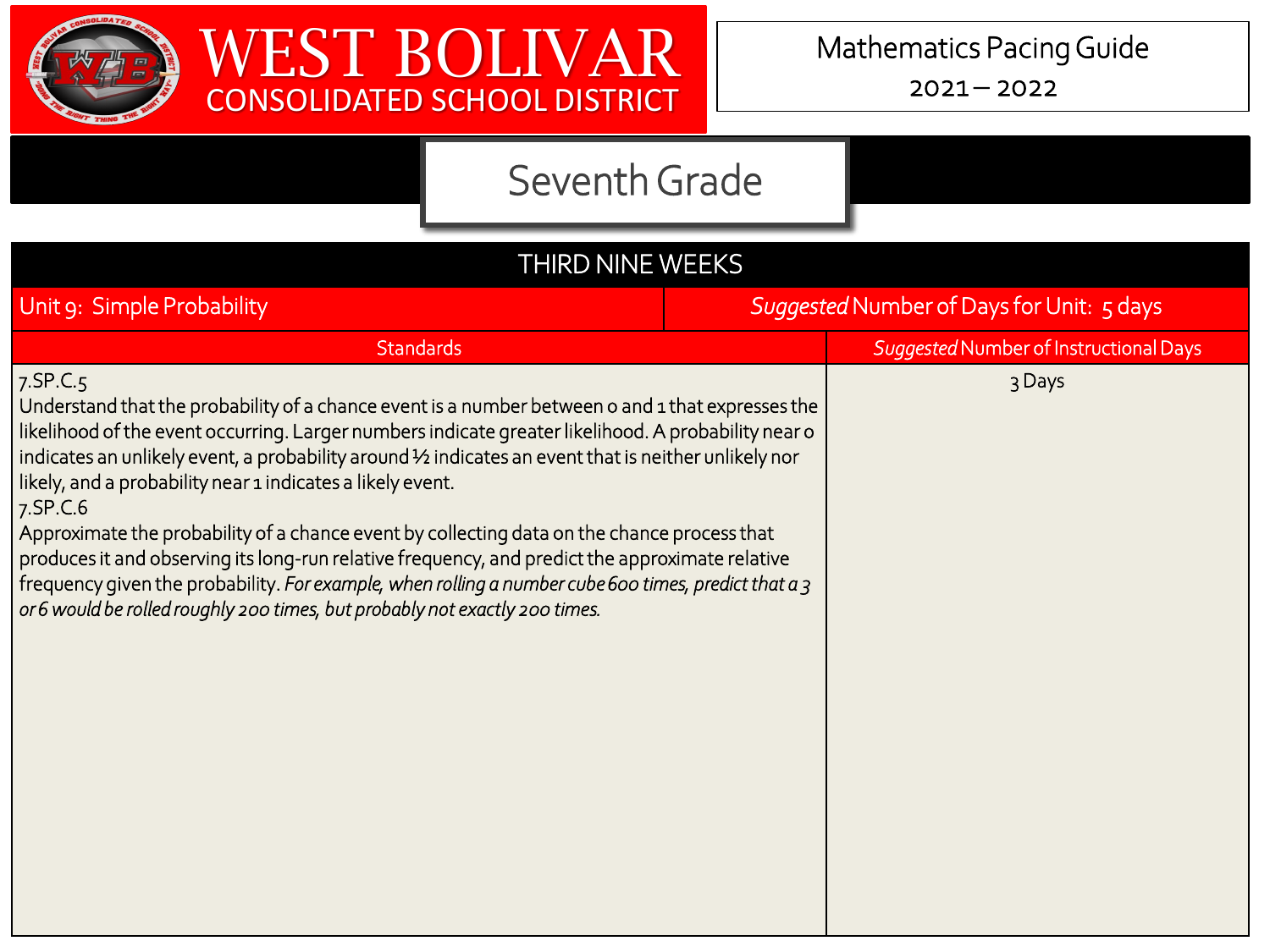

| <b>THIRD NINE WEEKS</b>                                                                                                                                                                                                                                                                                                                                                                                                                                                                                                                                                                                                                                                                                                                                                                                                                                                                                                                                        |                                           |
|----------------------------------------------------------------------------------------------------------------------------------------------------------------------------------------------------------------------------------------------------------------------------------------------------------------------------------------------------------------------------------------------------------------------------------------------------------------------------------------------------------------------------------------------------------------------------------------------------------------------------------------------------------------------------------------------------------------------------------------------------------------------------------------------------------------------------------------------------------------------------------------------------------------------------------------------------------------|-------------------------------------------|
| Unit 9: Simple Probability                                                                                                                                                                                                                                                                                                                                                                                                                                                                                                                                                                                                                                                                                                                                                                                                                                                                                                                                     | Suggested Number of Days for Unit: 5 days |
| <b>Standards</b>                                                                                                                                                                                                                                                                                                                                                                                                                                                                                                                                                                                                                                                                                                                                                                                                                                                                                                                                               | Suggested Number of Instructional Days    |
| (cont'd.)<br>7.SP.C.7<br>Develop a probability model and use it to find probabilities of events. Compare probabilities from<br>a model to observed frequencies; if the agreement is not good, explain possible sources of the<br>discrepancy.<br>a. Develop a uniform probability model by assigning equal probability to all outcomes, and use<br>the model to determine probabilities of events. For example, if a student is selected at random from<br>a class, find the probability that Jane will be selected and the probability that a girl will be selected.<br>b. Develop a probability model (which may not be uniform) by observing frequencies in data<br>generated from a chance process. For example, find the approximate probability that a spinning<br>penny will land heads up or that a tossed paper cup will land open-end down. Do the outcomes for the<br>spinning penny appear to be equally likely based on the observed frequencies? | 3 Days                                    |
| <b>Unit Review</b>                                                                                                                                                                                                                                                                                                                                                                                                                                                                                                                                                                                                                                                                                                                                                                                                                                                                                                                                             | 1Day                                      |
| Unit Assessment                                                                                                                                                                                                                                                                                                                                                                                                                                                                                                                                                                                                                                                                                                                                                                                                                                                                                                                                                | 1Day                                      |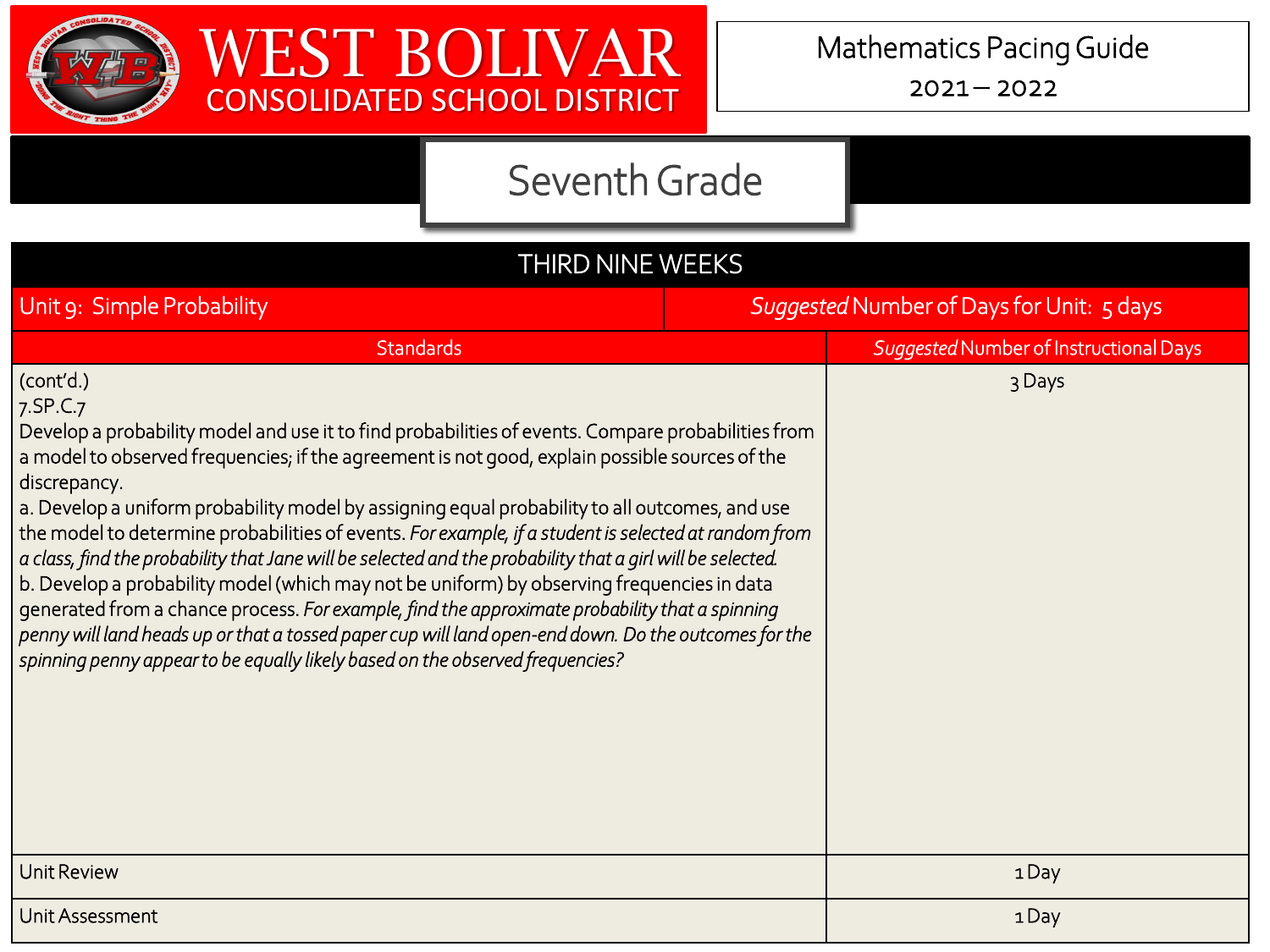

| THIRD NINE WEEKS                                                                                                                                                                                                                                                                                                                                                                                                                                                                                                                                                                                                                                                                                                                                                                                                                                                                                |                                            |                                        |
|-------------------------------------------------------------------------------------------------------------------------------------------------------------------------------------------------------------------------------------------------------------------------------------------------------------------------------------------------------------------------------------------------------------------------------------------------------------------------------------------------------------------------------------------------------------------------------------------------------------------------------------------------------------------------------------------------------------------------------------------------------------------------------------------------------------------------------------------------------------------------------------------------|--------------------------------------------|----------------------------------------|
| Unit 10: Compound Probability                                                                                                                                                                                                                                                                                                                                                                                                                                                                                                                                                                                                                                                                                                                                                                                                                                                                   | Suggested Number of Days for Unit: 10 days |                                        |
| <b>Standards</b>                                                                                                                                                                                                                                                                                                                                                                                                                                                                                                                                                                                                                                                                                                                                                                                                                                                                                |                                            | Suggested Number of Instructional Days |
| 7.SP.C.8<br>Find probabilities of compound events using organized lists, tables, tree diagrams, and<br>simulation.<br>a. Understand that, just as with simple events, the probability of a compound event is the fraction<br>of outcomes in the sample space for which the compound event occurs.<br>b. Represent sample spaces for compound events using methods such as organized lists, tables<br>and tree diagrams. For an event described in everyday language (e.g., "rolling double sixes"),<br>identify the outcomes in the sample space which compose the event.<br>c. Design and use a simulation to generate frequencies for compound events. For example, use<br>random digits as a simulation tool to approximate the answer to the question: If $40\%$ of donors have<br>type A blood, what is the probability that it will take at least 4 donors to find one with type A blood? |                                            | 8 Days                                 |
| <b>Unit Review</b>                                                                                                                                                                                                                                                                                                                                                                                                                                                                                                                                                                                                                                                                                                                                                                                                                                                                              |                                            | 1Day                                   |
| Unit Assessment                                                                                                                                                                                                                                                                                                                                                                                                                                                                                                                                                                                                                                                                                                                                                                                                                                                                                 |                                            | 1Day                                   |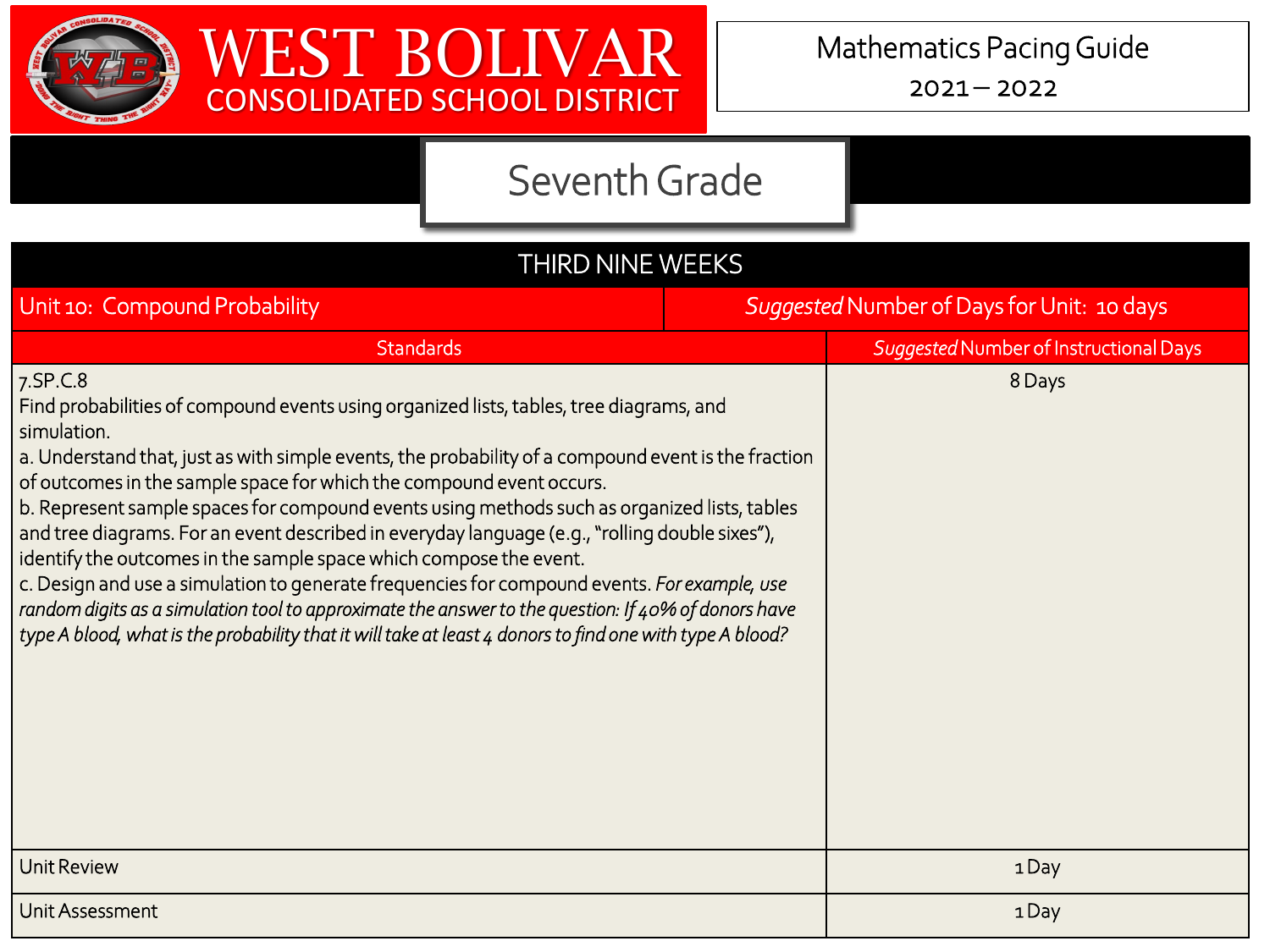



| THIRD NINE WEEKS                                                                                                                                                                                                  |  |                                           |
|-------------------------------------------------------------------------------------------------------------------------------------------------------------------------------------------------------------------|--|-------------------------------------------|
| Unit 11: Volume                                                                                                                                                                                                   |  | Suggested Number of Days for Unit: 5 days |
| <b>Standards</b>                                                                                                                                                                                                  |  | Suggested Number of Instructional Days    |
| 7.G.B.6<br>Solve real-world and mathematical problems involving area, volume and surface area of two and<br>three-dimensional objects composed of triangles, quadrilaterals, polygons, cubes, and right<br>prisms |  | 3 Days                                    |
| <b>Unit Review</b>                                                                                                                                                                                                |  | 1Day                                      |
| Unit Assessment                                                                                                                                                                                                   |  | 1Day                                      |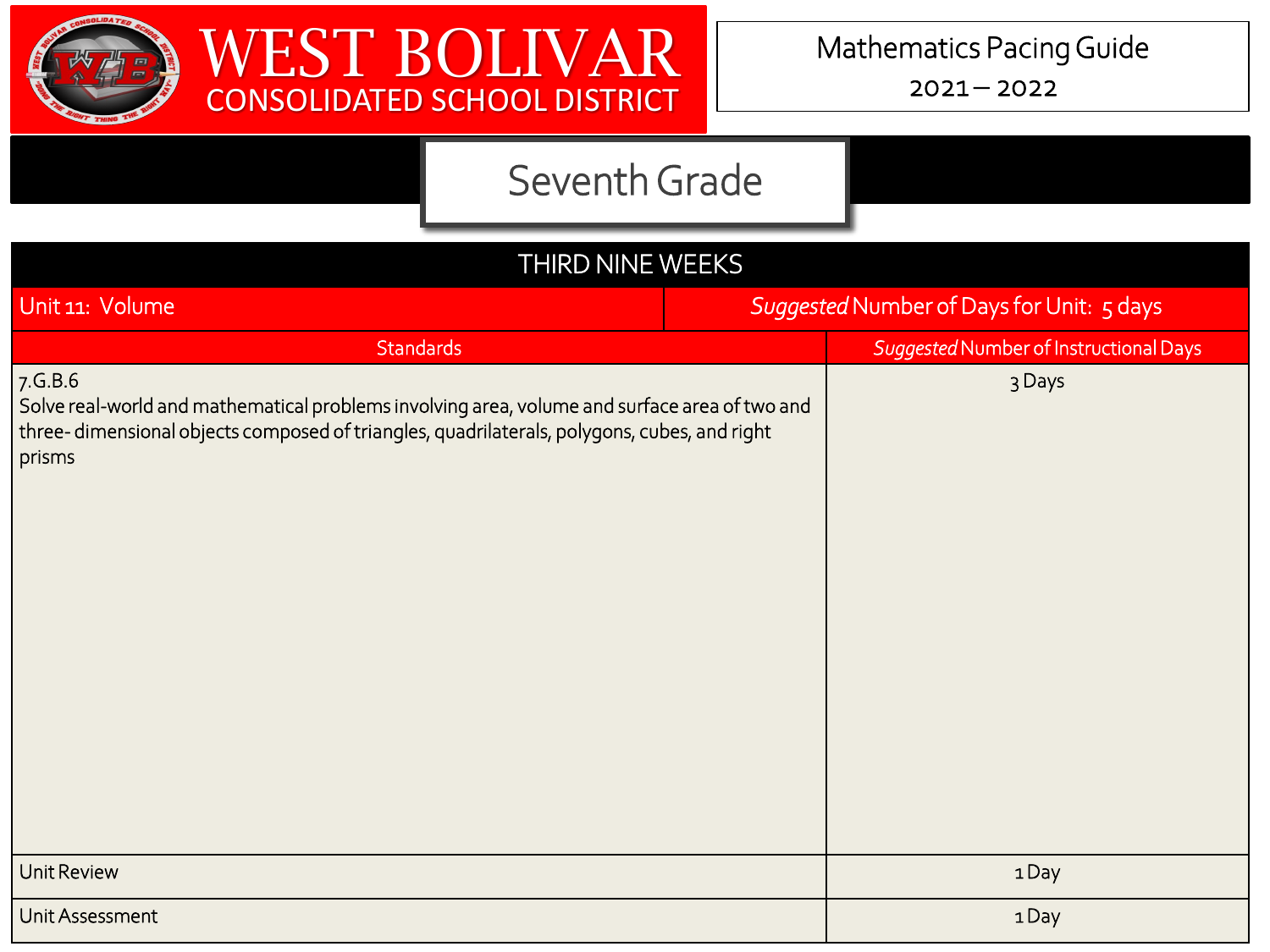

# **Mathematics Pacing Guide**

SEVENTH GRADE Term 4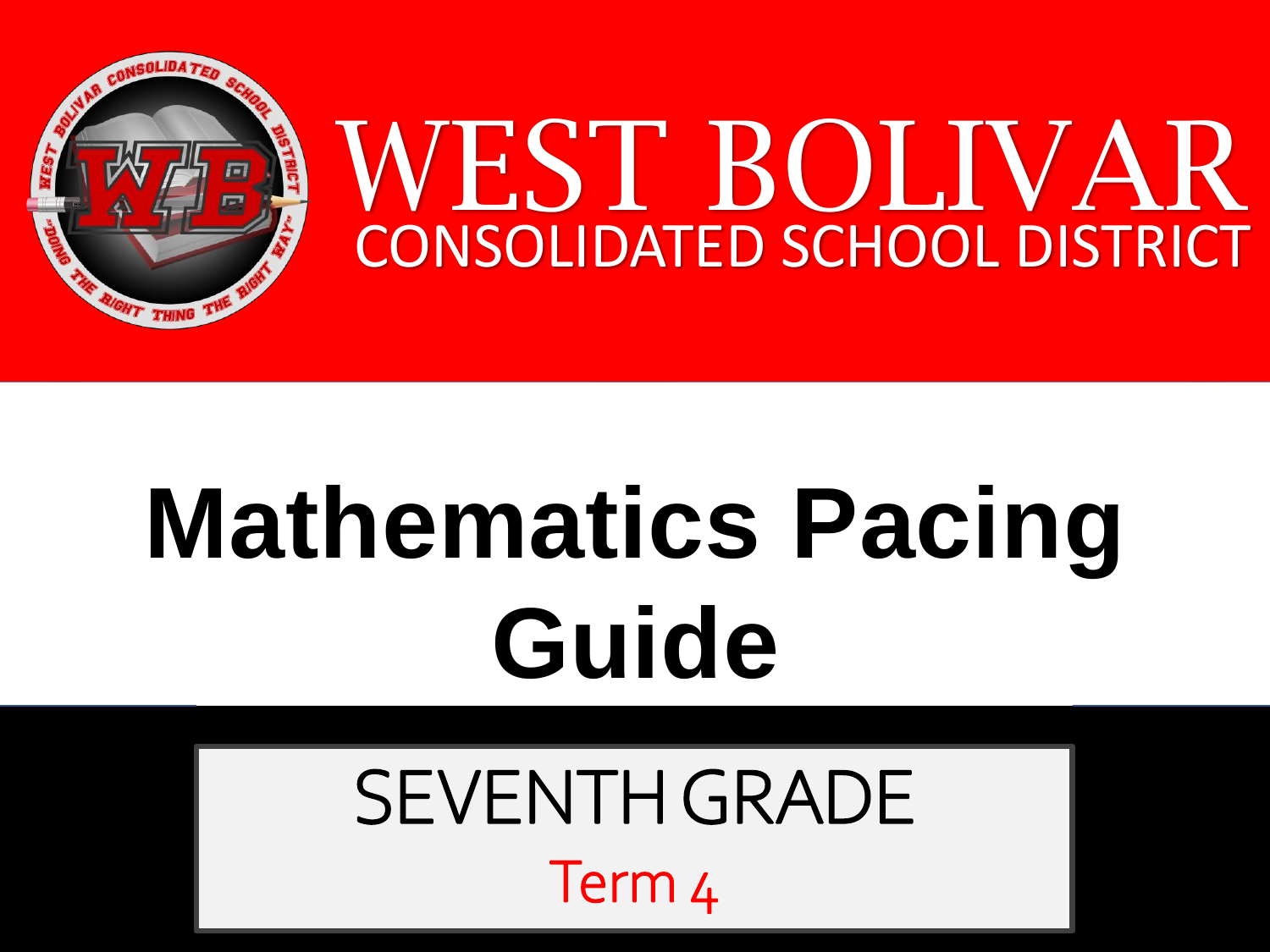



| <b>FOURTH NINE WEEKS</b>                                                                                                                                                                                                                                                                                                                                                                                                                                                                                                                                                                                                                                                                             |                                            |
|------------------------------------------------------------------------------------------------------------------------------------------------------------------------------------------------------------------------------------------------------------------------------------------------------------------------------------------------------------------------------------------------------------------------------------------------------------------------------------------------------------------------------------------------------------------------------------------------------------------------------------------------------------------------------------------------------|--------------------------------------------|
| Unit 12: Geometric Figures                                                                                                                                                                                                                                                                                                                                                                                                                                                                                                                                                                                                                                                                           | Suggested Number of Days for Unit: 10 days |
| <b>Standards</b>                                                                                                                                                                                                                                                                                                                                                                                                                                                                                                                                                                                                                                                                                     | Suggested Number of Instructional Days     |
| 7.G.A.1<br>Solve problems involving scale drawings of geometric figures, including computing actual lengths<br>and areas from a scale drawing and reproducing a scale drawing at a different scale.<br>7.G.A.2<br>Draw (freehand, with ruler and protractor, and with technology) geometric shapes with given<br>conditions. Focus on constructing triangles from three measures of angles or sides, noticing when<br>the conditions determine a unique triangle, more than one triangle, or no triangle.<br>7.G.A.3<br>Describe the two-dimensional figures that result from slicing three-dimensional figures, as in<br>plane sections of right rectangular prisms and right rectangular pyramids. | 8 Days                                     |
| <b>Unit Review</b>                                                                                                                                                                                                                                                                                                                                                                                                                                                                                                                                                                                                                                                                                   | 1Day                                       |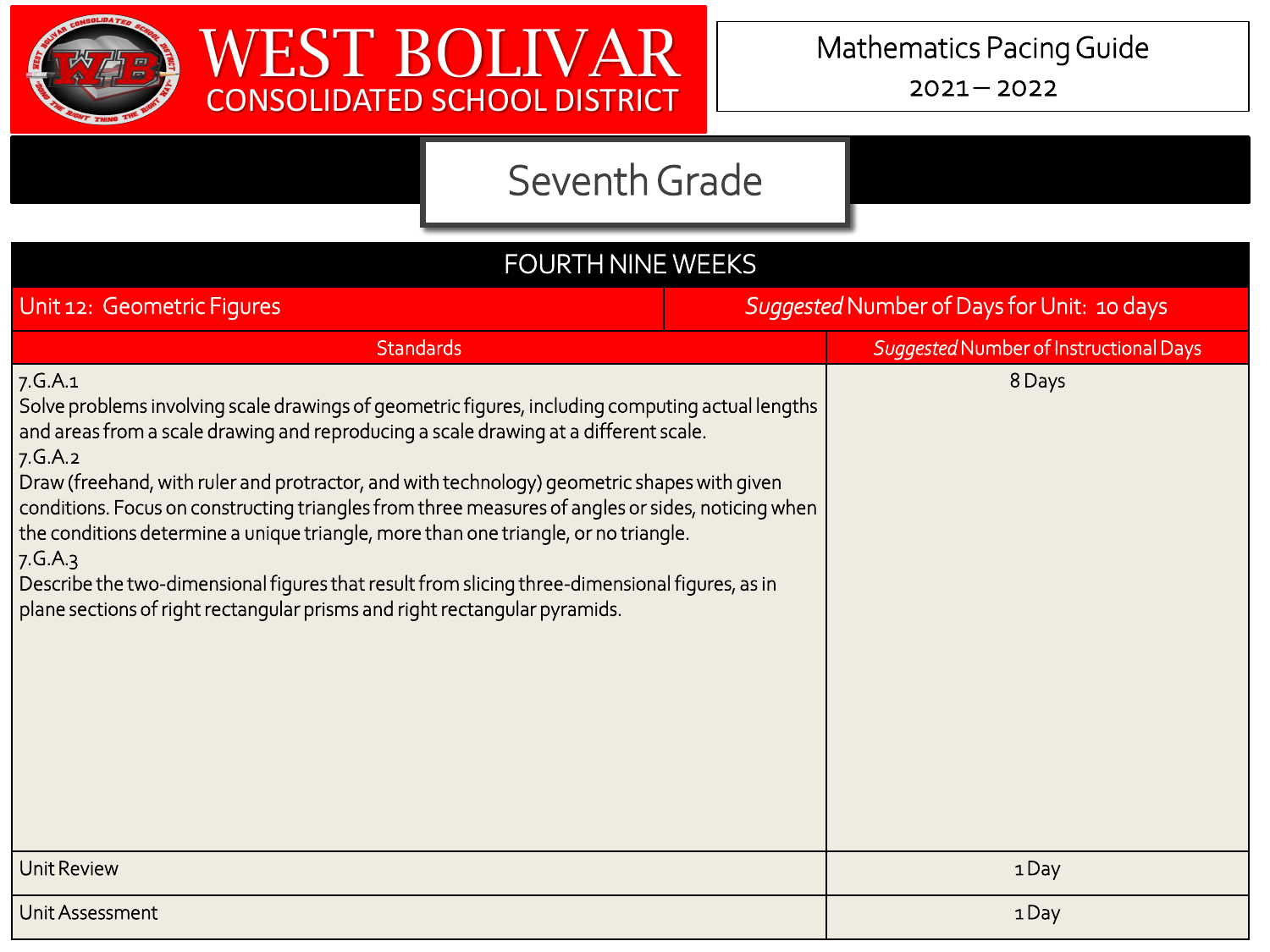



| FOURTH NINE WEEKS                                                                                                                                                                                           |                                            |                                        |  |
|-------------------------------------------------------------------------------------------------------------------------------------------------------------------------------------------------------------|--------------------------------------------|----------------------------------------|--|
| Unit 13: Area and Circumference of a Circle                                                                                                                                                                 | Suggested Number of Days for Unit: 10 days |                                        |  |
| <b>Standards</b>                                                                                                                                                                                            |                                            | Suggested Number of Instructional Days |  |
| 7. G.B.4<br>Know the formulas for the area and circumference of a circle and use them to solve problems;<br>give an informal derivation of the relationship between the circumference and area of a circle. |                                            | 8 Days                                 |  |
| Unit Review                                                                                                                                                                                                 |                                            | 1Day                                   |  |
| Unit Assessment                                                                                                                                                                                             |                                            | 1Day                                   |  |